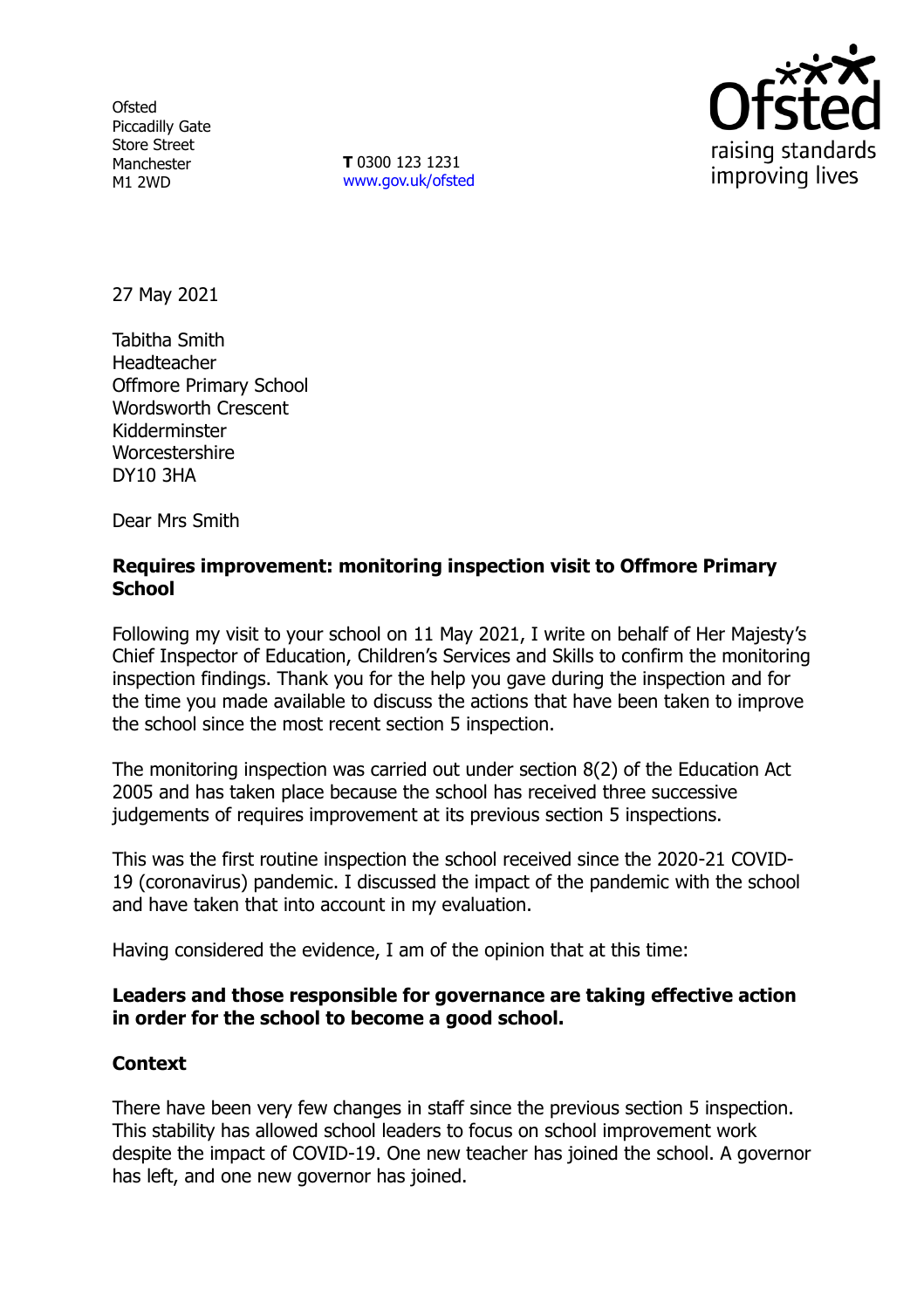

# **Main findings**

You lead the school with energy and determination. You have fostered a 'no excuses' culture. You ensure that the work to drive school improvement continues despite the challenges of COVID-19. Leaders have a clear vision and communicate it well. They are ambitious about what the school can achieve. Consequently, the school has improved since the last section 5 inspection. Staff recognise this improvement. Staff say that they are proud and happy to work at Offmore Primary School.

Leaders work as a team. Their roles are clear. They have benefitted from a rich diet of professional development over the last two years. Six leaders have taken professional leadership qualifications. As a result, leaders have grown in confidence. They now provide effective training for other staff. This training helps staff to be more skilful in their work. For example, teaching assistants have become more expert in supporting pupils with special educational needs and/or disabilities. This has led to some teaching assistants working in 'specialist' teams to help pupils with complex needs.

School improvement plans are well focused. Leaders check the impact of their plans regularly. These plans have rightly prioritised raising standards in reading, writing and mathematics. Leaders have started to plan for improving the curriculum in the foundation subjects. However, you have not yet set clear targets for when these plans must be completed.

Leaders have worked hard to improve the quality of curriculum plans in reading, writing and mathematics. They have ensured that staff know how to teach these subjects well. Consequently, staff are more confident in teaching these subjects. Teachers have a good understanding of what pupils should know and remember year by year. This means that adults can accurately check the progress that pupils are making. This has been an important part of the work that teachers have done since all pupils returned to school on 8 March 2021. Staff have identified pupils who have fallen behind and taken swift action to help them catch up.

Pupils experience a broad range of subjects. You were asked at the last monitoring inspection to further develop assessment in foundation subjects. This work has now started in history, geography and science. Curriculum leaders are carefully considering the subject specific knowledge and vocabulary that they expect pupils to know. They are also shaping the order in which this content is taught. However, this work is in its early stages. Plans to improve some foundation subjects such as art and design and computing are not yet fully in place.

The effectiveness of governance has strengthened considerably. Governors regularly reflect upon the success of their actions to support and challenge school leaders. They welcome opportunities to receive relevant training about their roles and responsibilities. This training has helped governors to reinforce their systems for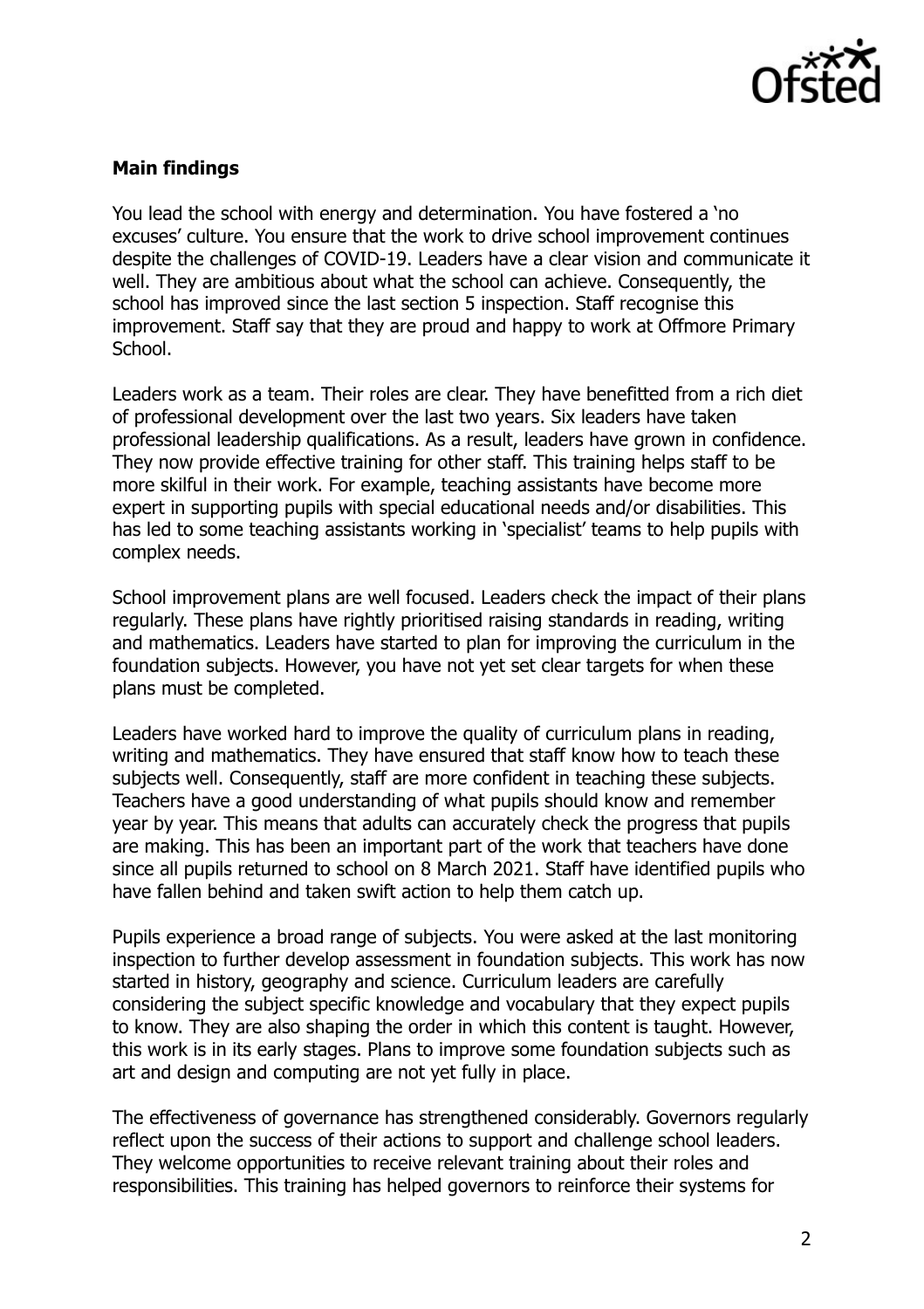

holding leaders to account. Some governors focus on specific areas of school improvement. For instance, one governor is responsible for the quality of education in English and mathematics. Governors are aware that leaders have begun to focus on improving the curriculum in foundation subjects. They plan to monitor the actions that leaders take to improve these subjects.

Leaders, including those responsible for governance, now have well thought out strategies for using additional funding. They evaluate the impact that these strategies have. For example, some pupil premium and COVID-19 catch-up funding has been used to deploy additional adults in lessons since 8 March 2021. These adults – 'the catch-up crew' – provide swift targeted support to pupils who need extra help. Consequently, many pupils have already caught up and others are on track to do so.

# **Additional support**

Leaders, including those responsible for governance, have actively sought support from external partners. Local authority support is highly valued by school leaders. They respond well to any advice they are given. For example, a school improvement advisor recently reviewed school governance. This guidance has helped to develop governors' understanding of their roles and responsibilities.

Work with other school improvement partners, including a national leader of education, has had a positive impact on leaders' actions to improve reading and writing. In addition, some curriculum leaders have benefitted significantly by working with subject specialist in other local schools. This has helped leaders to develop good practice in planning the curriculum.

### **Evidence**

During the inspection, meetings were held with the headteacher, other senior leaders, curriculum leaders and pupils. I also discussed the actions taken since the last inspection with representatives of those responsible for governance and a representative of the local authority.

I examined the school's single central record of background checks on adults working in the school. I also reviewed the school's self-evaluation, improvement plan and minutes of governors' meetings. I scrutinised curriculum plans alongside pupils' workbooks and listened to pupils reading to an adult.

I am copying this letter to the chair of the governing body, the regional schools commissioner and the director of children's services for Worcestershire. This letter will be published on the Ofsted reports website.